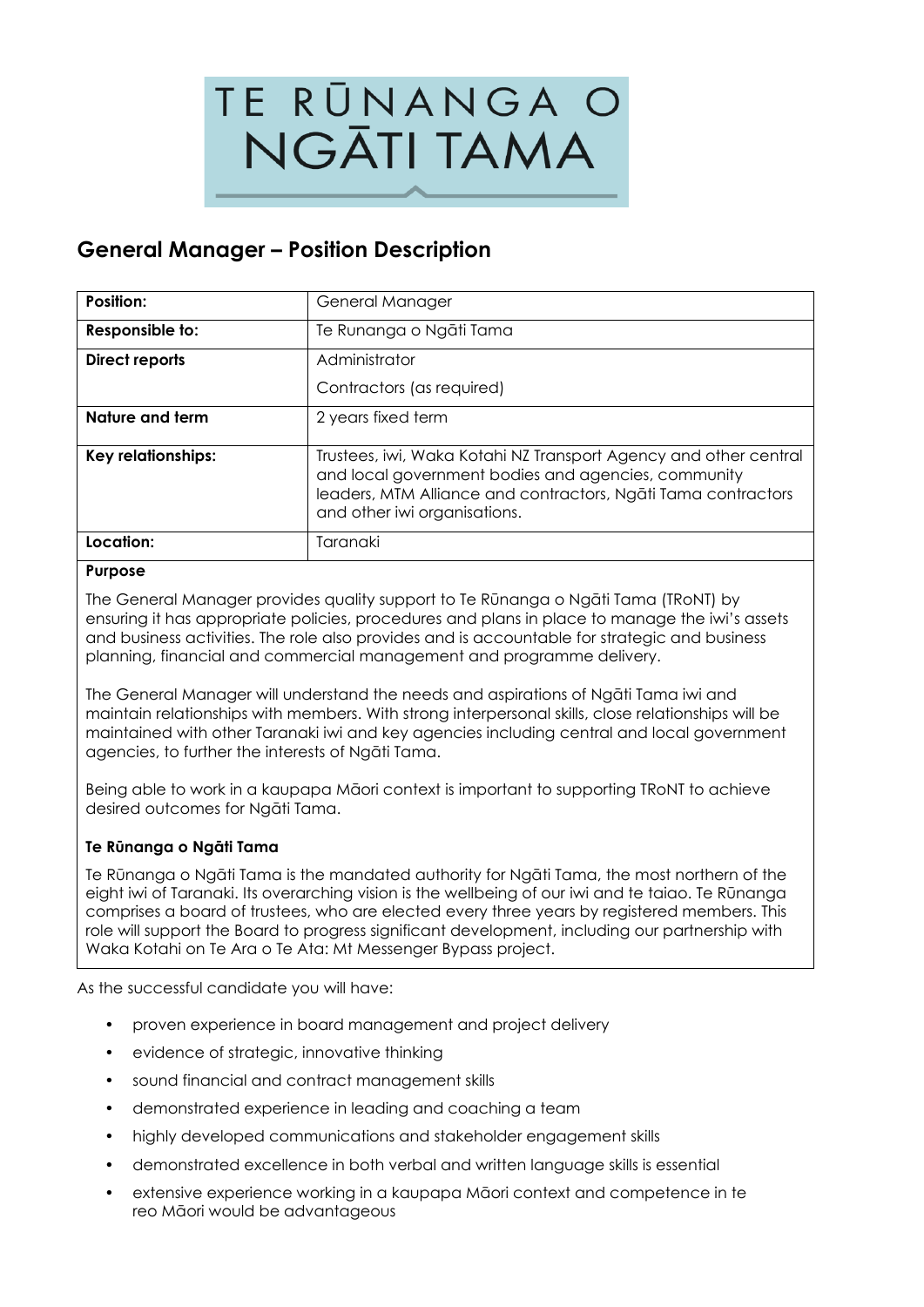- excellent ability to work with Ngāti Tama members
- understands the needs and aspirations of Ngāti Tama iwi
- integrity, strong organisation skills and personal resilience.

You must also have New Zealand residency or a valid NZ work visa**.**

### **Key accountabilities**

| Areas of work                                                  | Key accountabilities                                                                                                                                                                                                                                             |  |  |
|----------------------------------------------------------------|------------------------------------------------------------------------------------------------------------------------------------------------------------------------------------------------------------------------------------------------------------------|--|--|
| <b>Board support</b>                                           | Works closely with the Board chair and other members of TRONT.                                                                                                                                                                                                   |  |  |
|                                                                | Develops and implements policies and procedures to ensure the<br>$\bullet$<br>board complies with all its statutory and Trust deed obligations.                                                                                                                  |  |  |
|                                                                | Assists the Board to promote cultural, economic, environmental<br>$\bullet$<br>and social issues of significance for members.                                                                                                                                    |  |  |
|                                                                | Assists the Board to consult on matters affecting members and<br>any other relevant groups.                                                                                                                                                                      |  |  |
|                                                                | Provides timely, quality and objective advice to the Board and<br>$\bullet$<br>seeks external advice as required.                                                                                                                                                |  |  |
|                                                                | Ensures the Board is fully informed on the legal issues and<br>$\bullet$<br>legislation relevant to the Board purpose and functions.                                                                                                                             |  |  |
|                                                                | Assists the Board with the development, negotiation, review and<br>$\bullet$<br>monitoring of its agreements with other organisations including Te<br>Ara o Te Ata: Mt Messenger Bypass agreements and Tiaki Te<br>Mauri o Parininihi Land Management Agreement. |  |  |
|                                                                | Manages the audit of the Board's annual report and finances.<br>$\bullet$                                                                                                                                                                                        |  |  |
|                                                                | Establishes and manages a process for receiving and responding<br>$\bullet$<br>to board members requests.                                                                                                                                                        |  |  |
|                                                                | Provides impartial advice to the Board on issues such as conflict of<br>$\bullet$<br>interest.                                                                                                                                                                   |  |  |
|                                                                | Co-ordinates regular Board reviews and training programme.<br>$\bullet$                                                                                                                                                                                          |  |  |
| <b>Strategic development</b><br>and operational<br>performance | Develops achievable strategic and operational plans in<br>$\bullet$<br>consultation with the trustees, meeting required timeframes and<br>objectives.                                                                                                            |  |  |
|                                                                | Effectively leads and manages TRoNT's strategies and activities in<br>$\bullet$<br>accordance with board policy, delegated authorities and<br>legislative requirements.                                                                                          |  |  |
|                                                                | Regularly communicates key components of strategic and<br>operational plans and achievement against these with<br>stakeholders.                                                                                                                                  |  |  |
|                                                                | Identifies risks early and works to mitigate these risks.<br>$\bullet$                                                                                                                                                                                           |  |  |
| <b>Financial management</b>                                    | Ensures annual budgeting is planned and managed.<br>$\bullet$                                                                                                                                                                                                    |  |  |
|                                                                | Progress against budget is monitored, and trends and variances<br>$\bullet$<br>are reported to TRoNT.                                                                                                                                                            |  |  |
|                                                                | Manages infrastructure and assets effectively.<br>٠                                                                                                                                                                                                              |  |  |
|                                                                | Provides accurate and timely financial reporting to TRoNT.<br>$\bullet$                                                                                                                                                                                          |  |  |
| <b>Commercial acumen</b>                                       | Oversees the effective operation and administration for the Trust's<br>$\bullet$<br>commercial activities.                                                                                                                                                       |  |  |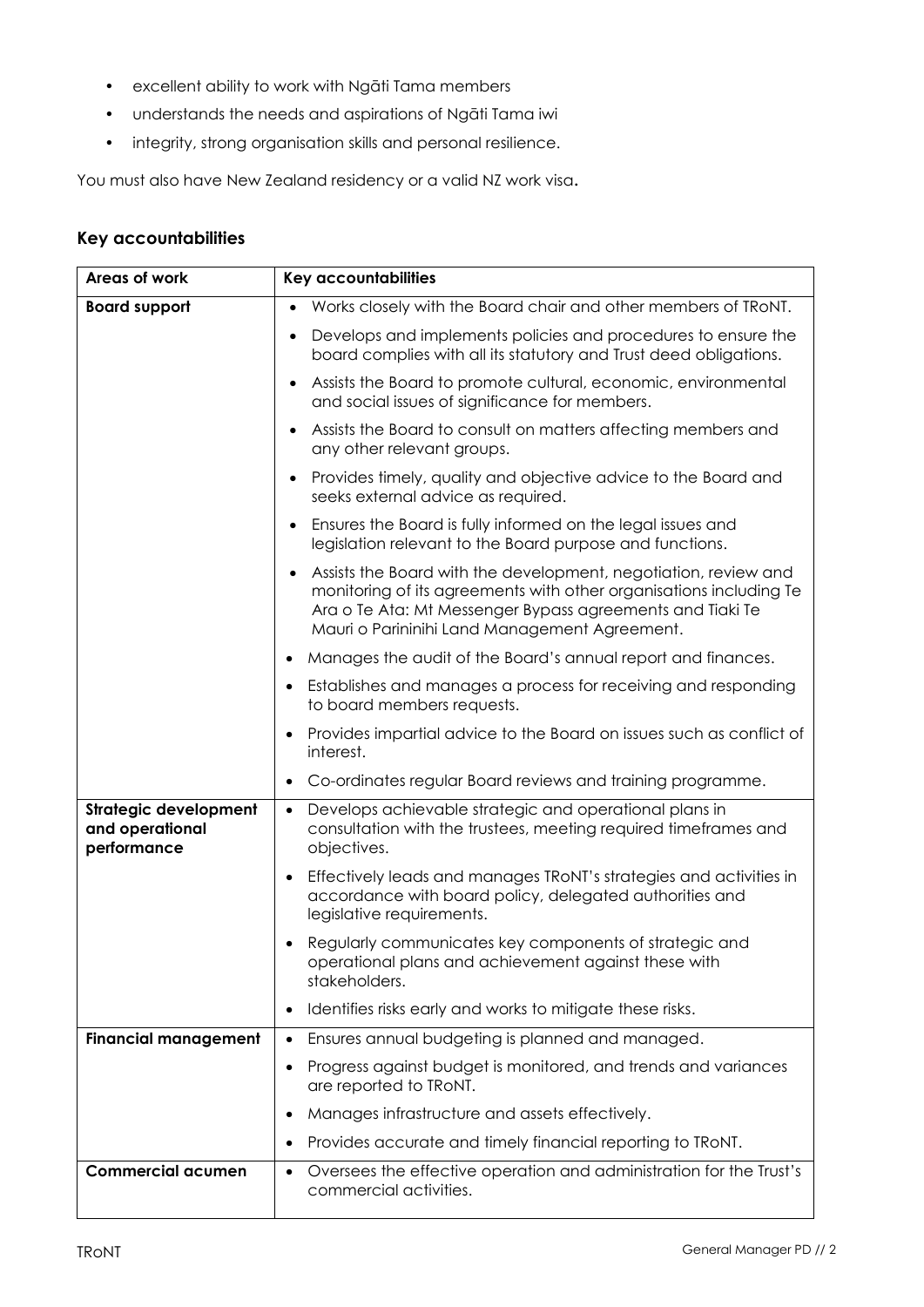| Areas of work                           | Key accountabilities                                                                                                                                                                      |  |  |
|-----------------------------------------|-------------------------------------------------------------------------------------------------------------------------------------------------------------------------------------------|--|--|
|                                         | Actively seeks, identifies and pursues strategically aligned<br>$\bullet$<br>opportunities for new business ventures.                                                                     |  |  |
|                                         | Ensures robust and commercial agreements are in place with<br>$\bullet$<br>external providers, and manages and monitors compliance with<br>these.                                         |  |  |
|                                         | Ensures work plans/targets meet organisational performance<br>$\bullet$<br>expectations and progress is monitored.                                                                        |  |  |
|                                         | Responsible for oversight of all statutory obligations associated<br>$\bullet$<br>with business activities.                                                                               |  |  |
|                                         | Understands the broader economy including economy specific to<br>$\bullet$<br>PSGEs.                                                                                                      |  |  |
| <b>Project responsibilities</b>         | Ensures TRONT's contribution to Te Ara o Te Ata and other Trust<br>$\bullet$<br>projects/programmes are delivered effectively and in line with<br>projects/programme initiatives.         |  |  |
|                                         | Measures the outputs of projects to ensure they are effective.<br>$\bullet$                                                                                                               |  |  |
|                                         | Ensures measures are in place to transition the Pest Management<br>$\bullet$<br>Programme from the MTM Alliance to TRoNT (if so desired by the<br>Board).                                 |  |  |
|                                         | Sets and monitors performance indicators based upon TRoNT's<br>$\bullet$<br>values and principles for Te Ara o Te Ata's cultural monitoring<br>programme.                                 |  |  |
|                                         | Identifies opportunities for funding to deliver on new social,<br>$\bullet$<br>economic and cultural initiatives.                                                                         |  |  |
|                                         | Helps to prepare and monitor contracts to ensure deliverables are<br>٠<br>met.                                                                                                            |  |  |
| <b>Communications and</b>               | Regularly communicates with iwi members and key stakeholders.<br>$\bullet$                                                                                                                |  |  |
| relationship<br>management              | Organises hui and wānanga with iwi members and others,<br>$\bullet$<br>including kaumatua and marae meetings.                                                                             |  |  |
|                                         | Pro-actively establishes and manages key stakeholder<br>$\bullet$<br>relationships.                                                                                                       |  |  |
|                                         | Develops new and different ways of strengthening relationships<br>٠<br>with members and all stakeholders.                                                                                 |  |  |
|                                         | Delivers presentations.<br>$\bullet$                                                                                                                                                      |  |  |
|                                         | Attends and participates in relevant national and regional forums<br>$\bullet$<br>and as required.                                                                                        |  |  |
|                                         | Pursues opportunities and partnerships that enhance our cultural,<br>$\bullet$<br>environmental and social goals and aspirations.                                                         |  |  |
| People management<br>and infrastructure | Ensures TRoNT has effective structures and roles to support<br>$\bullet$<br>organisational objectives.                                                                                    |  |  |
|                                         | Ensures that appropriate procedures for core functional HR areas<br>٠<br>such as induction, recruitment, performance appraisal, and<br>development and statutory compliance are in place. |  |  |
|                                         | Creates other operational policies, procedures and systems as<br>٠<br>needed for effective human resource management within the<br>business.                                              |  |  |
| <b>Health and safety</b>                | Promotes a safe and healthy workplace as outlined in the Board's<br>$\bullet$<br>health and safety policy and procedures.                                                                 |  |  |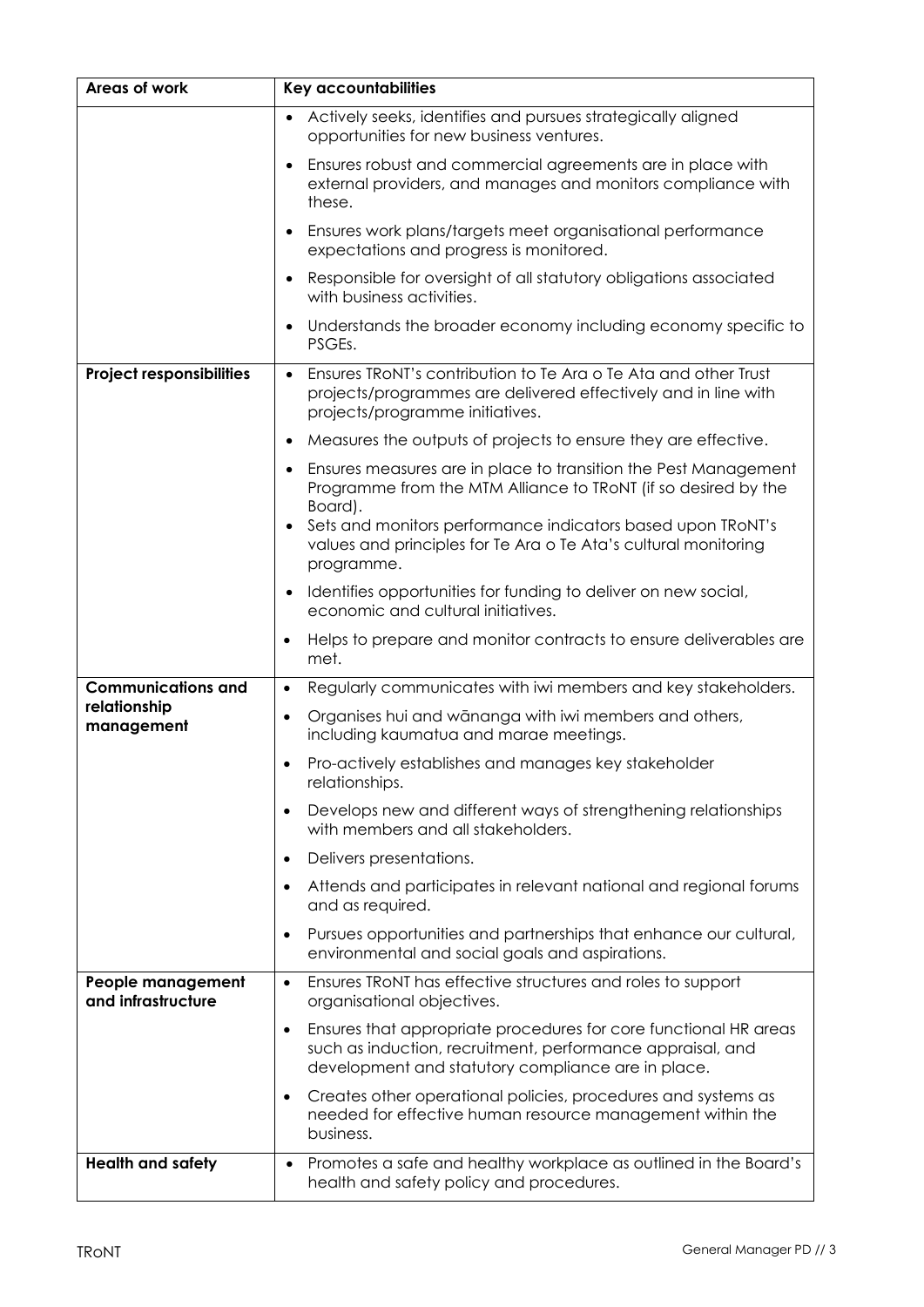| Areas of work                                                                                            | Key accountabilities                                                                                                                              |  |
|----------------------------------------------------------------------------------------------------------|---------------------------------------------------------------------------------------------------------------------------------------------------|--|
|                                                                                                          | Ensures staff and contractors understand and adhere to the<br>Board's health and safety policy and procedures.                                    |  |
|                                                                                                          | Implements and ensures compliance of all health and safety<br>٠<br>policies, procedures and processes.                                            |  |
|                                                                                                          | Plans, organises and manages health and safety activities to<br>prevent harm and promote health and wellbeing in the<br>workplace.                |  |
|                                                                                                          | Ensures health and safety reported events are followed up and<br>closed off within required timeframes.                                           |  |
|                                                                                                          | Ensures health and safety management accountability for direct<br>reports is monitored and reviewed as part of the performance<br>review process. |  |
|                                                                                                          | Ensures all hazards and associated risks are identified and<br>controlled.                                                                        |  |
| Other                                                                                                    | Ensures all other tasks, projects, assignments, or responsibilities                                                                               |  |
| Complete any other<br>tasks, projects or<br>responsibilities<br>delegated or assigned<br>by the trustees | delegated or assigned by the trustees are completed accurately,<br>professionally and in a timely manner.                                         |  |

#### **Qualifications / training**

- Undergraduate tertiary degree minimum and/or relevant post graduate qualification.
- Relevant professional memberships, registrations and accreditations will be advantageous.

## **Experience / competencies**

| <b>Experience</b>           | Proven experience in policy development, board management<br>$\bullet$<br>and project delivery                                                           |
|-----------------------------|----------------------------------------------------------------------------------------------------------------------------------------------------------|
|                             | Extensive experience working in a kaupapa Māori context,<br>and/or competence in te reo Mãori would be advantageous                                      |
|                             | Demonstrated experience in leading and coaching a team                                                                                                   |
|                             | Broad knowledge of and experience in New Zealand<br>employment relations and health and safety legislation, business<br>planning and contract management |
| <b>Knowledge and skills</b> | Understands the needs and aspirations of Ngati Tama iwi<br>$\bullet$                                                                                     |
|                             | Understands the Treaty of Waitangi and its importance to Māori                                                                                           |
|                             | Sound financial and contract management skills                                                                                                           |
|                             | Evidence of strategic, innovative thinking through to<br>implementing projects                                                                           |
|                             | Excellent verbal and written language skills                                                                                                             |
|                             | Demonstrated ability to build strong relationships                                                                                                       |
|                             | Highly developed communications and stakeholder engagement<br>skills                                                                                     |
|                             | Strong organisational skills                                                                                                                             |